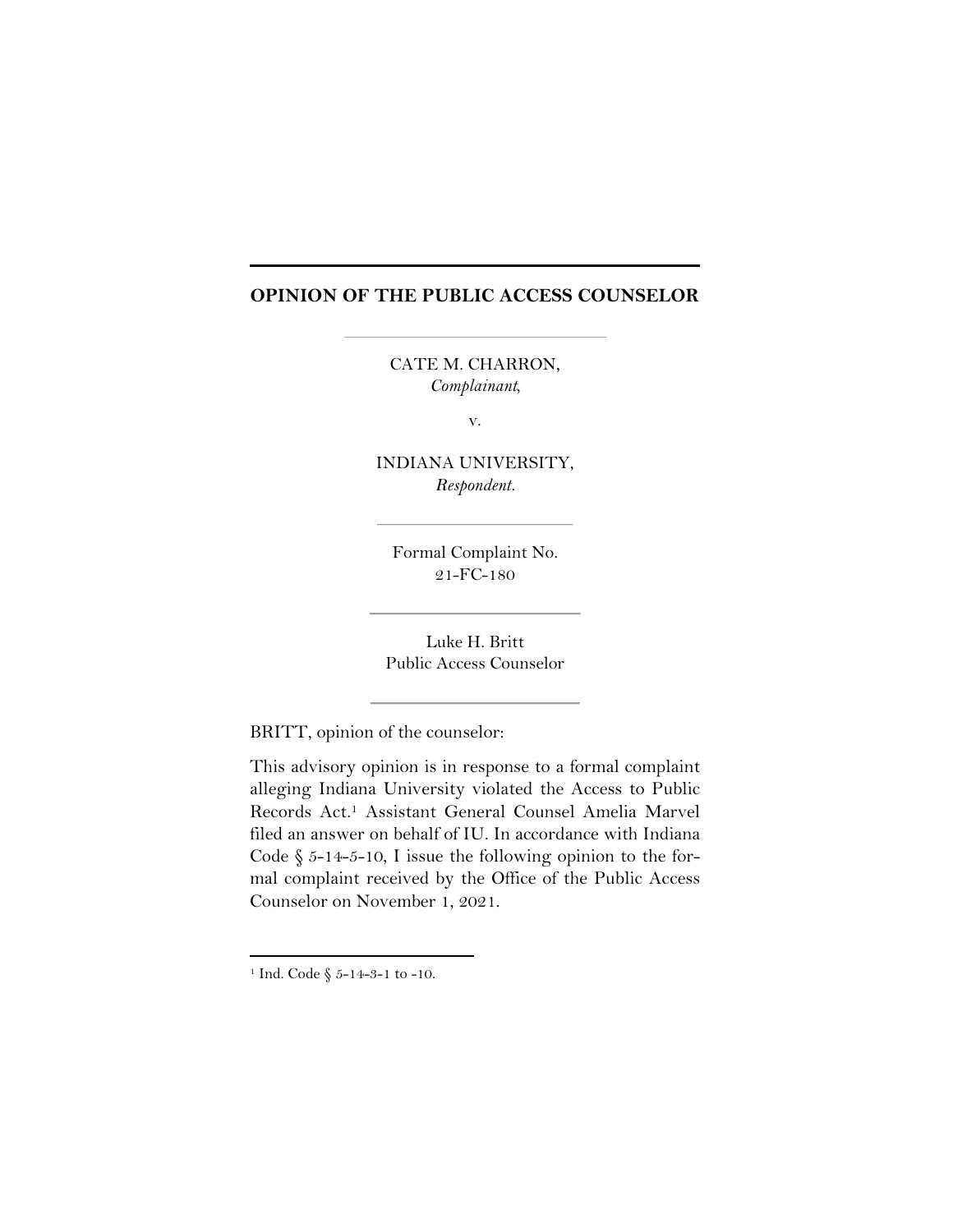## **BACKGROUND**

In this case we consider whether the Family Educational Rights and Privacy Act (FERPA), a federal law, requires a university keep certain student disciplinary records confidential; and thus, exempting the records from disclosure under the Access to Public Records Act (APRA).

On September 14, 2021, Cate Charron (Complainant), a reporter with the *Indiana Daily Student*, filed two public records requests with Indiana University. First, Charron requested a copy of a student's disciplinary record dating back to August 2015. Second, Charron requested a copy of an alleged victim's Title IX case file against the first student since 2015. Charron invoked Indiana Code section 5-14-3-  $4(b)(8)$  as grounds for the request.

On October 7, 2021, IU denied Charron's requests. IU indicated it denied access to potentially responsive records in accordance with the Access to Public Records Act (APRA) and Family Educational Rights and Privacy Act (FERPA).

On November 1, 2021, Charron filed a formal complaint with this office arguing IU improperly denied her access to the requested records. Specifically, Charron contends that IU misapplied the disclosure exceptions it relied on to justify nondisclosure.

Charron asserts that the requested records are related to the Title IX case filed by an IU student where the university decided the student had been a perpetrator of a sexual assault in 2016 and suspended him twice. She argues FERPA does not prohibit such information to be disclosed.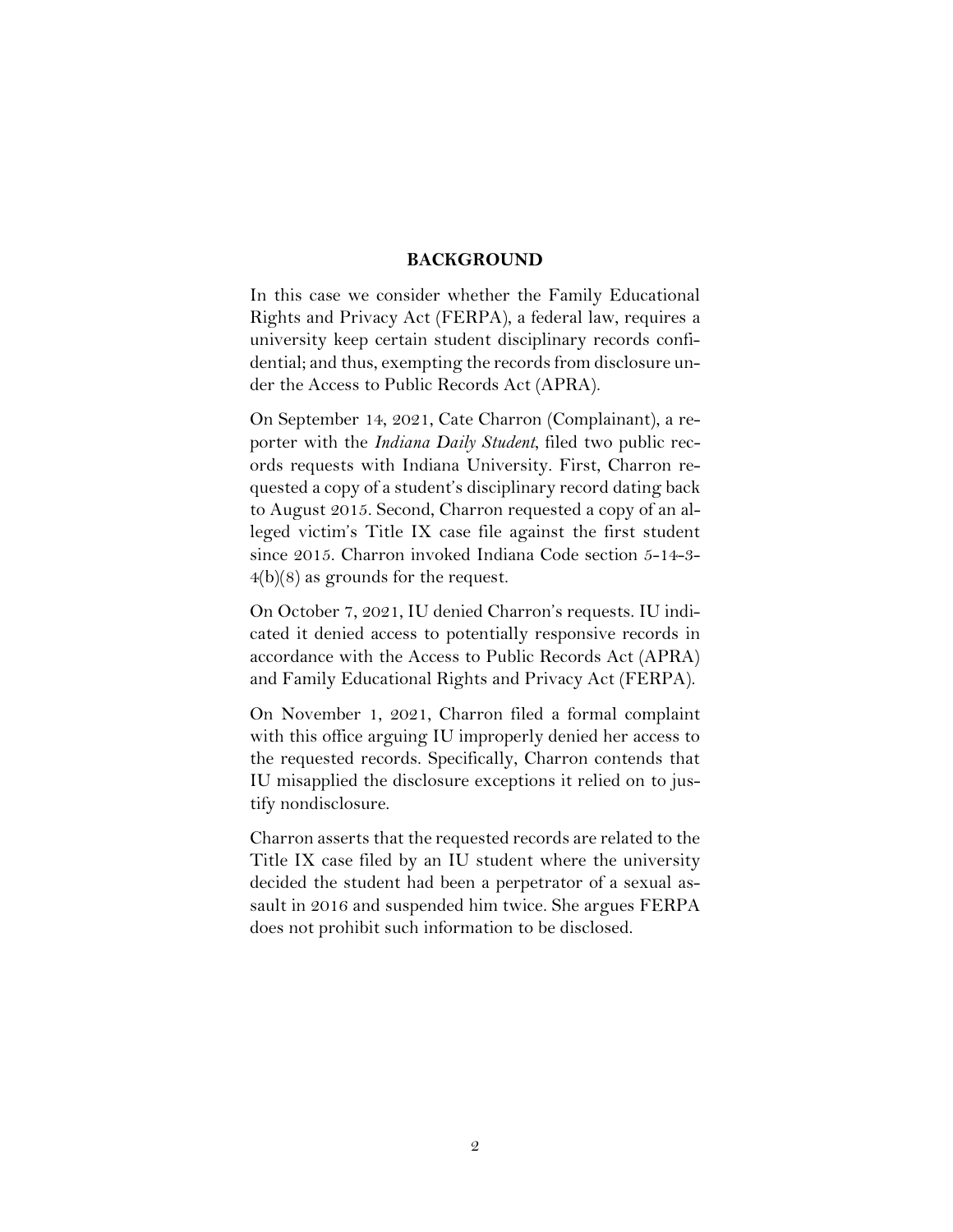Additionally, Charron relies on a North Carolina Supreme Court case that concluded, under similar circumstances, the University of North Carolina did not have the discretion to withhold the disciplinary records of students who were deemed to have perpetrated a sexual assault. In that case the court required the university to disclose the name of the student, the violation committed, and any sanction imposed by the university on that student to the requestor.<sup>2</sup>

On November 22, 2021, IU filed an answer to Charron's complaint. IU argues that it did not violate APRA by denying Charron's request because the requested records are required to be kept confidential by FERPA; and thus, the university may not disclose the records under APRA.

IU notes that the North Carolina case is not binding precedent on Indiana agencies. It also asserts, however, that because the university does not classify violations of its student conduct code as crimes of violation or nonforcible sex offenses, it is not required to reclassify in order to mirror the language of FERPA.

## **ANALYSIS**

#### **1. The Access to Public Records Act**

The Access to Public Records Act (APRA) states that "(p)roviding persons with information is an essential function of a representative government and an integral part of the routine duties of public officials and employees, whose duty it is to provide the information." Ind. Code  $\S$  5-14-3-1. Indiana University (IU) is a public agency for purposes of APRA; and therefore, subject to its requirements. *See* Ind.

<sup>2</sup> *DTH Media Corp. v. Folt*, 374 N.C. 292 (2020).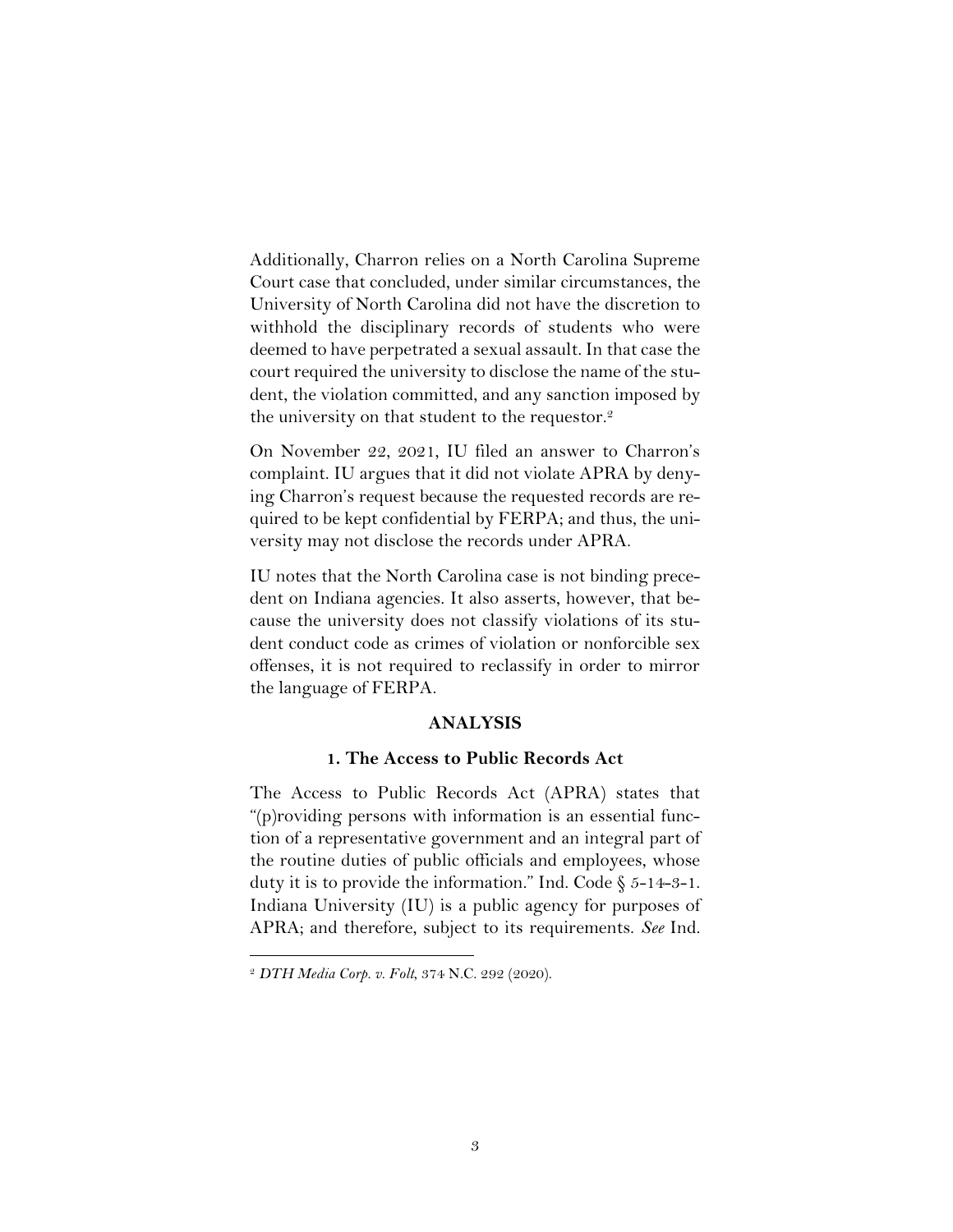Code  $\S$  5-14-3-2(q). As a result, unless an exception applies, any person has the right to inspect and copy IU's public records during regular business hours. Ind. Code § 5-14-3-3(a).

In this case, we consider whether the disciplinary files of a student alleged to have perpetrated a sexual assault are exempt from disclosure under APRA because the records are confidential under federal law.

#### **2. Charron's request**

As an initial matter, it should be noted that Charron framed her request through the lens of Indiana Code section 5-14- $3-4(b)(8)$ . This section of the APRA concerns personnel files of public employees. Nothing in the information provided suggests the student about whom the request is regarding was or even has been a university employee. By all accounts, the individual is, or was, a student. Therefore, analysis under section 4(b)(8) is not warranted.

Nevertheless, the requests substantively seek information referenced in the Family Educational Rights and Privacy Act (20 U.S.C. § 1232g). FERPA is a federal funding mechanism that protects student privacy. Educational institutions are prohibited from releasing certain kinds of student information or they risk losing certain funding. FERPA does contain certain exceptions, one of which provides the following:

> Nothing in this section shall be construed to prohibit an institution of postsecondary education from disclosing the final results of any disciplinary proceeding conducted by such institution against a student who is an alleged perpetrator of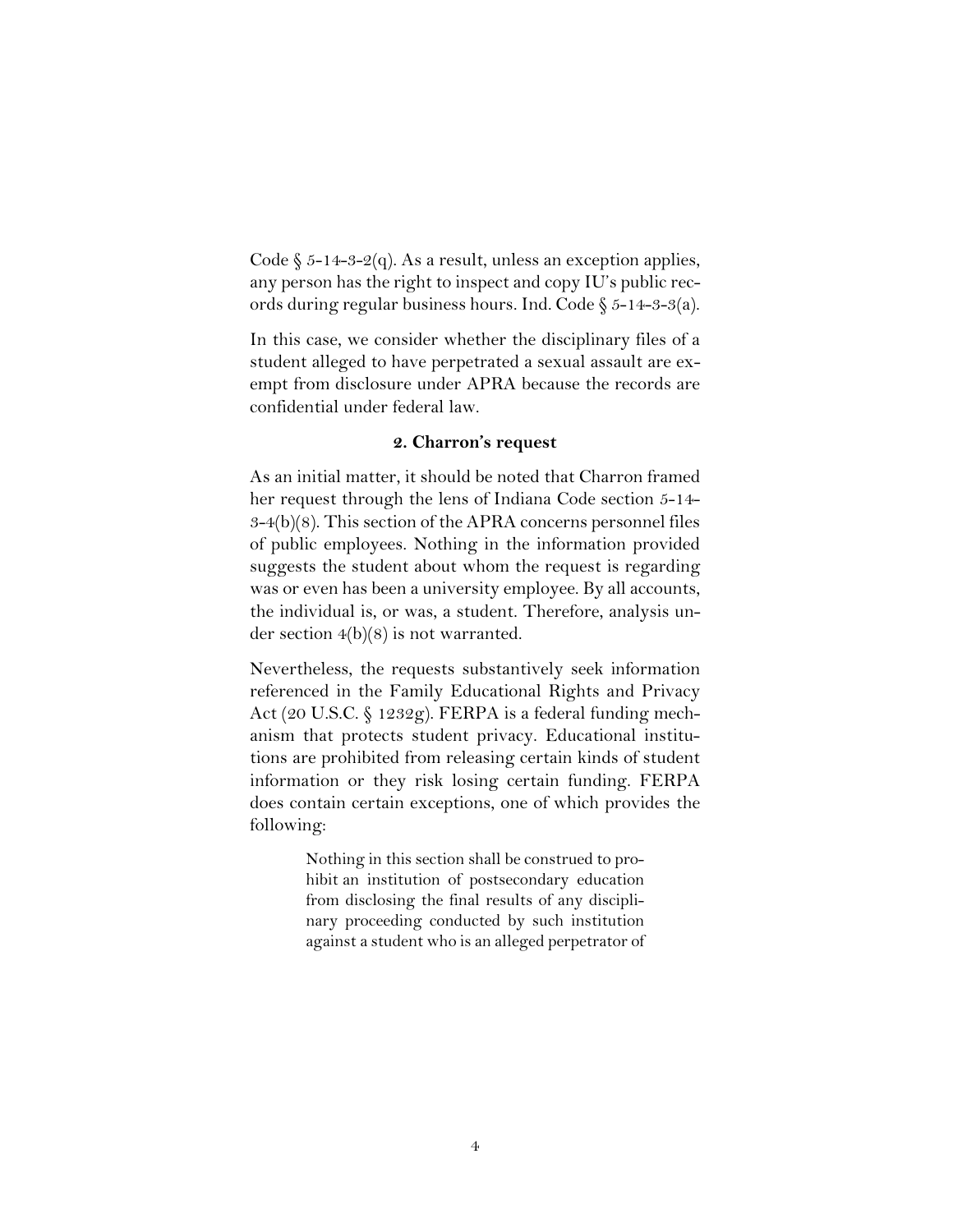any crime of violence ... or a nonforcible sex offense, if the institution determines as a result of that disciplinary proceeding that the student committed a violation of the institution's rules or policies with respect to such crime or offense;

20 U.S.C. § 1232 $g(b)(6)(B)$ . The final results of a disciplinary proceeding are further defined as:

> (i) shall include only the name of the student, the violation committed, and any sanction imposed by the institution on that student; and

> (ii) may include the name of any other student, such as a victim or witness, only with the written consent of that other student"

20 U.S.C. § 1232 $g(b)(6)(C)$ . It can reasonably be inferred that Charron seeks the information in subsections (i) and (ii).

## **3. IU's response**

For its part, IU argues that FERPA operates as a mandatory exemption to disclosure for these records. It reasons that the Indiana University Code of Student Rights, Responsibilities, and Conduct does not qualify is policies as "crimes of violence" and "nonforcible sex offences" as contemplated by 20 U.S.C.  $\frac{292g(b)(6)}{B}$ . Therefore, the entirety of the disciplinary file is exempt from disclosure because IU cannot equate student code violations to the enumerated criminal activities.

IU states it does not, and is not required to, determine whether a code violation falls into one of the broad definitions in FERPA that warrants disclosure. By that logic, IU would have to classify its student conduct code violations as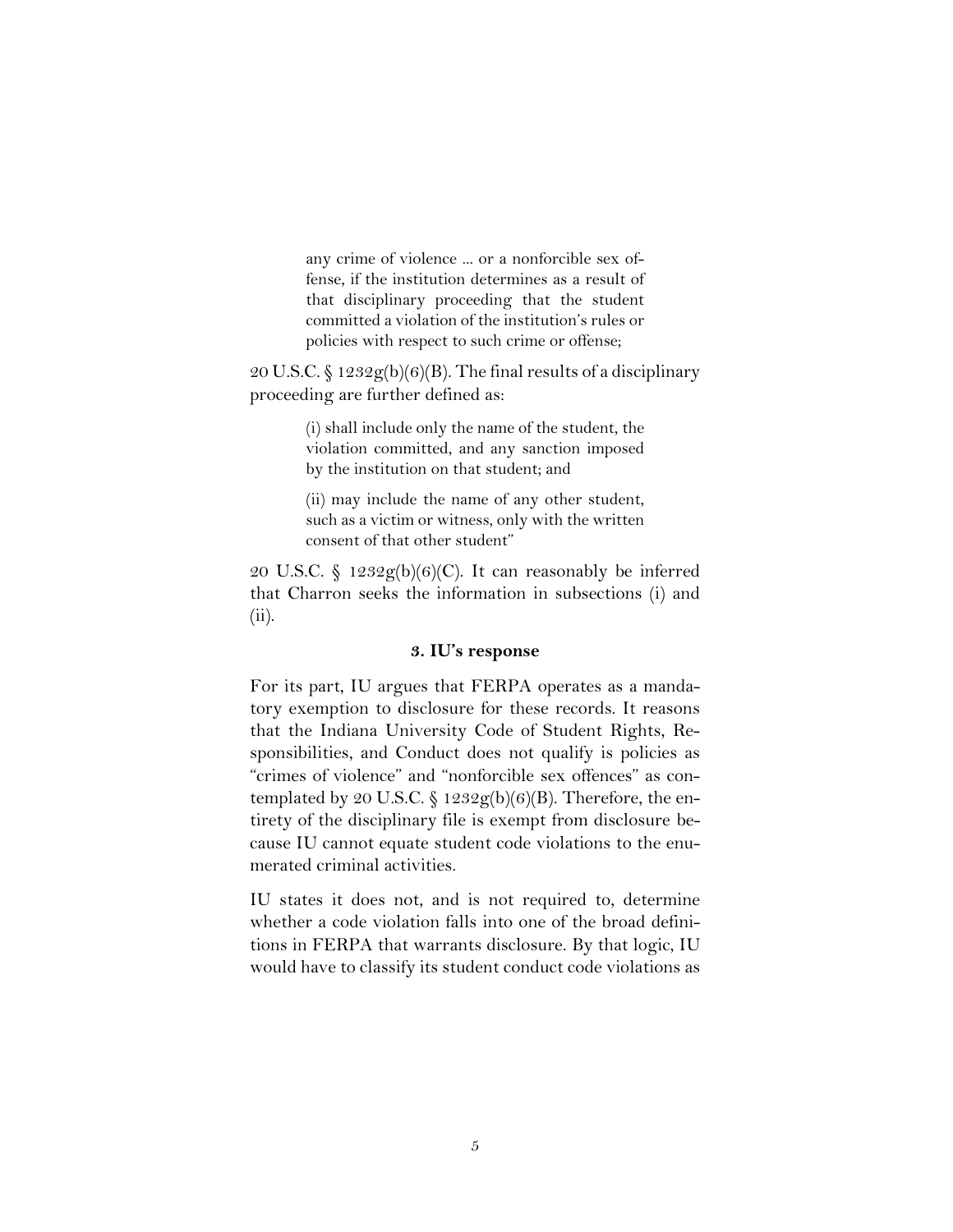a "crime of violence" or "nonforcible sex offense" in order for that portion of FERPA to ever apply to its disciplinary proceedings. This is an absurd result.

No one is suggesting that IU revise any student policy or handbook. Nor is anyone recommending it stand in the shoes of law enforcement to make substantiating judgments regarding criminal code.

FERPA simply operates to protect student populations by preventing schools from sweeping allegations of violence or sex offenses under the rug in order to protect the school's brand or reputation.

Either an allegation rises to the level to meet the general definition of a "crime of violence" or "nonforcible sex offense" or it doesn't. These should not be terribly difficult value judgments to make based on a complainant's report. If the administration does not feel it is qualified to do so, the university police or local law enforcement can help. Surely allegations of this sort are not being exclusively kept inhouse in order to avoid transparency. 3

This office does not find IU's arguments to be persuasive in this matter. It does not have statutory authority to withhold the final results of disciplinary proceedings involving a perpetrator of crimes of violence or sex offenses. Moreover, the university cannot simply use semantics to deny their existence. To the extent those files exist, they must be provided upon request.

<sup>3</sup> 20 U.S.C. § 1092 (The Clery Act) requires most colleges and universities to disclose campus crime and security information.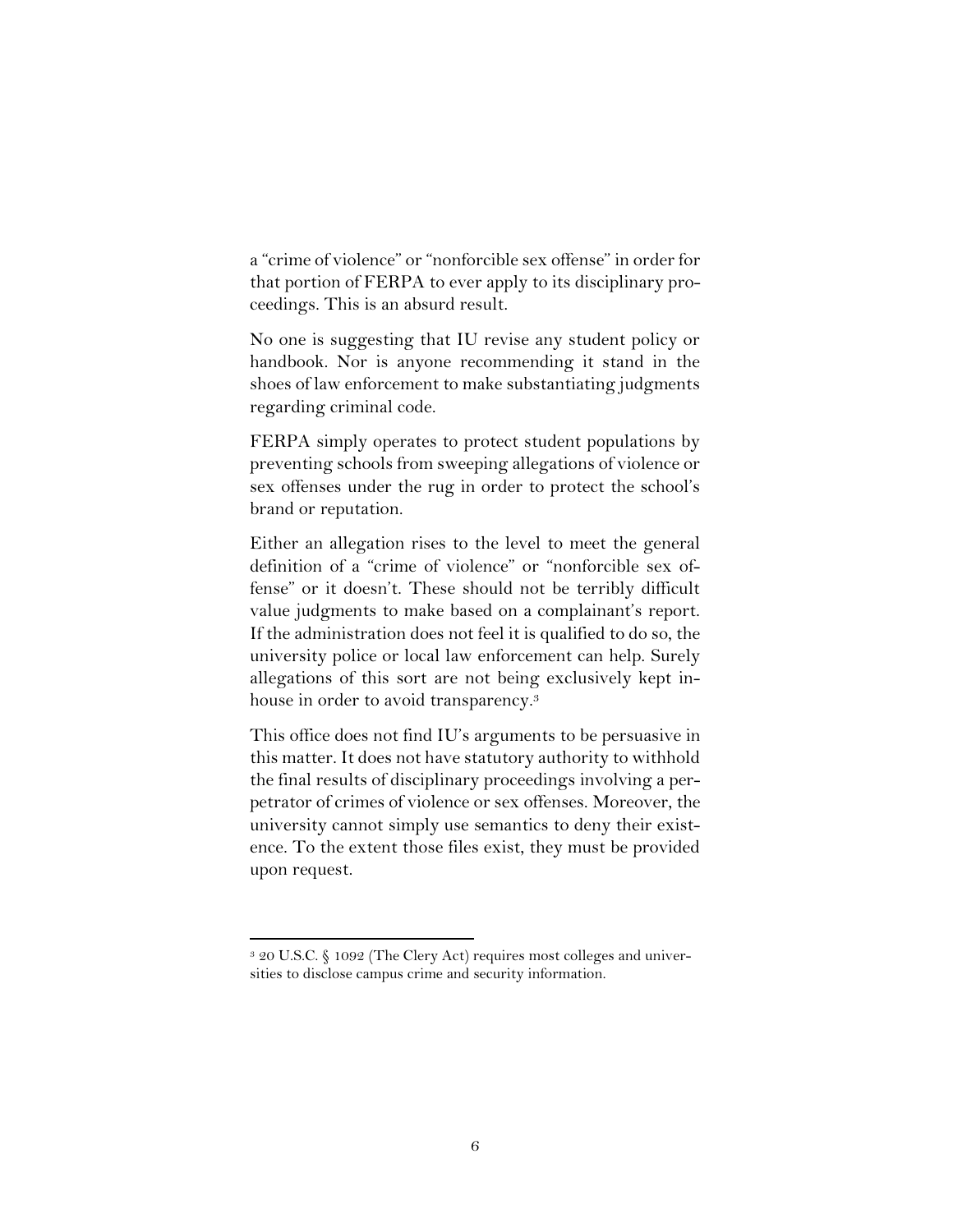## **4. Required disclosure**

IU cites an early opinion<sup>4</sup> from this office as persuasive authority that FERPA does not mandate disclosure of the disciplinary records. While true, APRA does mandate disclosure of records that exist.

In interpreting APRA specifically, courts apply a presumption in favor of disclosure, given its public purpose of promoting government transparency. *[Evansville Courier &](https://1.next.westlaw.com/Link/Document/FullText?findType=Y&serNum=2034545903&pubNum=0007902&originatingDoc=I6ed3fa3081e211eba39cfec032d8837e&refType=RP&fi=co_pp_sp_7902_929&originationContext=document&transitionType=DocumentItem&ppcid=724275ef5e594a6c971017a8e587194d&contextData=(sc.Search)#co_pp_sp_7902_929)  [Press v. Vanderburgh Cnty. Health Dep](https://1.next.westlaw.com/Link/Document/FullText?findType=Y&serNum=2034545903&pubNum=0007902&originatingDoc=I6ed3fa3081e211eba39cfec032d8837e&refType=RP&fi=co_pp_sp_7902_929&originationContext=document&transitionType=DocumentItem&ppcid=724275ef5e594a6c971017a8e587194d&contextData=(sc.Search)#co_pp_sp_7902_929)'t*., 17 N.E.3d 922, 929 [\(Ind. 2014\).](https://1.next.westlaw.com/Link/Document/FullText?findType=Y&serNum=2034545903&pubNum=0007902&originatingDoc=I6ed3fa3081e211eba39cfec032d8837e&refType=RP&fi=co_pp_sp_7902_929&originationContext=document&transitionType=DocumentItem&ppcid=724275ef5e594a6c971017a8e587194d&contextData=(sc.Search)#co_pp_sp_7902_929)

Simply put, if a record exists, disclosure is mandatory upon request unless an exemption or exception applies. Moreover, exceptions to disclosure are to be construed narrowly in light of the broad presumption of disclosure. *[Journal Ga](https://1.next.westlaw.com/Link/Document/FullText?findType=Y&serNum=1998177738&pubNum=0000578&originatingDoc=I6ed3fa3081e211eba39cfec032d8837e&refType=RP&fi=co_pp_sp_578_828&originationContext=document&transitionType=DocumentItem&ppcid=724275ef5e594a6c971017a8e587194d&contextData=(sc.Search)#co_pp_sp_578_828)[zette v. Bd. of Trs. of Purdue Univ](https://1.next.westlaw.com/Link/Document/FullText?findType=Y&serNum=1998177738&pubNum=0000578&originatingDoc=I6ed3fa3081e211eba39cfec032d8837e&refType=RP&fi=co_pp_sp_578_828&originationContext=document&transitionType=DocumentItem&ppcid=724275ef5e594a6c971017a8e587194d&contextData=(sc.Search)#co_pp_sp_578_828)*., 698 N.E.2d 826, 828 (Ind. [Ct. App. 1998\).](https://1.next.westlaw.com/Link/Document/FullText?findType=Y&serNum=1998177738&pubNum=0000578&originatingDoc=I6ed3fa3081e211eba39cfec032d8837e&refType=RP&fi=co_pp_sp_578_828&originationContext=document&transitionType=DocumentItem&ppcid=724275ef5e594a6c971017a8e587194d&contextData=(sc.Search)#co_pp_sp_578_828)

Under APRA, the burden is on the agency to justify the denial of records. Here, IU has not carried its burden to justify nondisclosure of these disciplinary records, minus any witness or victim information that should be withheld either by statute or any reasonable policy considerations.

<sup>4</sup> *Opinion of the Public Access Counselor*, 00-FC-08 (2000).